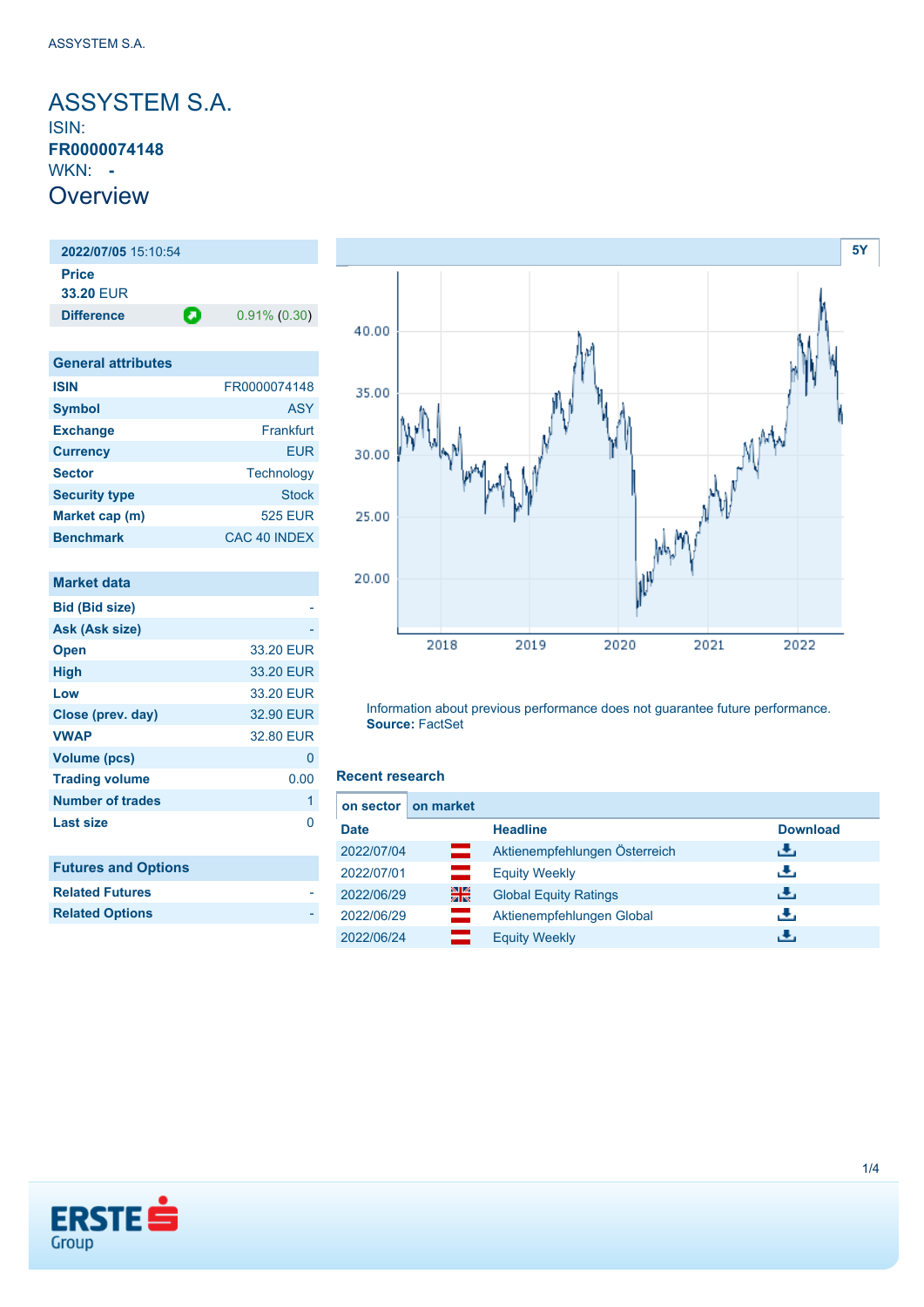## Details

**2022/07/05** 15:10:54 **Price**

**33.20** EUR

**Difference 0.91% (0.30)** 

| <b>General attributes</b> |                |
|---------------------------|----------------|
| <b>ISIN</b>               | FR0000074148   |
| <b>Symbol</b>             | <b>ASY</b>     |
| <b>Exchange</b>           | Frankfurt      |
| <b>Currency</b>           | EUR            |
| <b>Sector</b>             | Technology     |
| <b>Security type</b>      | <b>Stock</b>   |
| Market cap (m)            | <b>525 EUR</b> |
| <b>Benchmark</b>          | CAC 40 INDEX   |

| <b>Market data</b>      |           |
|-------------------------|-----------|
| <b>Bid (Bid size)</b>   |           |
| Ask (Ask size)          |           |
| <b>Open</b>             | 33.20 EUR |
| <b>High</b>             | 33.20 EUR |
| Low                     | 33.20 EUR |
| Close (prev. day)       | 32.90 EUR |
| <b>VWAP</b>             | 32.80 EUR |
| Volume (pcs)            | 0         |
| <b>Trading volume</b>   | 0.00      |
| <b>Number of trades</b> | 1         |
| Last size               |           |

| <b>Performance and Risk</b> |           |          |            |  |  |  |
|-----------------------------|-----------|----------|------------|--|--|--|
|                             | 6M        | 1Y       | <b>3Y</b>  |  |  |  |
| <b>Perf</b> (%)             | $-16.39%$ | $+5.28%$ | $-10.11\%$ |  |  |  |
| Perf (abs.)                 | $-6.45$   | $+1.65$  | $-3.70$    |  |  |  |
| <b>Beta</b>                 | 0.49      | 0.45     | 0.59       |  |  |  |
| <b>Volatility</b>           | 35.31     | 29.85    | 32.56      |  |  |  |



Information about previous performance does not guarantee future performance. **Source:** FactSet

| <b>Price data</b>                           |                        |
|---------------------------------------------|------------------------|
| Ø price 5 days   Ø volume 5 days (pcs.)     | 33.04 EUR (2)          |
| Ø price 30 days   Ø volume 30 days (pcs.)   | 35.25 EUR (4)          |
| Ø price 100 days   Ø volume 100 days (pcs.) | 37.98 EUR (33)         |
| Ø price 250 days   Ø volume 250 days (pcs.) | 35.20 EUR (16)         |
| <b>YTD High   date</b>                      | 43.50 EUR (2022/04/04) |
| <b>YTD Low   date</b>                       | 32.60 EUR (2022/07/01) |
| 52 Weeks High   date                        | 43.50 EUR (2022/04/04) |
| 52 Weeks Low   date                         | 28.10 EUR (2021/07/27) |

#### **All listings for ASSYSTEM S.A.**

| Exchange $\Box$                 | <b>Date</b>    | <b>Time Price</b> |                        | <b>Trading volume</b><br>(mio.) | <b>Number of</b><br>trades |
|---------------------------------|----------------|-------------------|------------------------|---------------------------------|----------------------------|
| <b>Stuttgart</b>                | 2022/07/<br>05 |                   | 15:44 33.20 EUR        | 0.00                            | 10                         |
| <b>Munich</b>                   | 2022/07/<br>05 |                   | 08:03 33.20 EUR        | 0.00                            |                            |
| <b>London Stock</b><br>Exchange | 2022/03/<br>08 |                   | 17:42 34.1692 EUR 0.28 |                                 | 2                          |
| Frankfurt                       | 2022/07/<br>05 |                   | 15:10 33.20 EUR        | 0.00                            |                            |
| <b>Euronext Paris</b>           | 2022/07/       |                   | 17:35 33.50 EUR        | 0.05                            | 64                         |

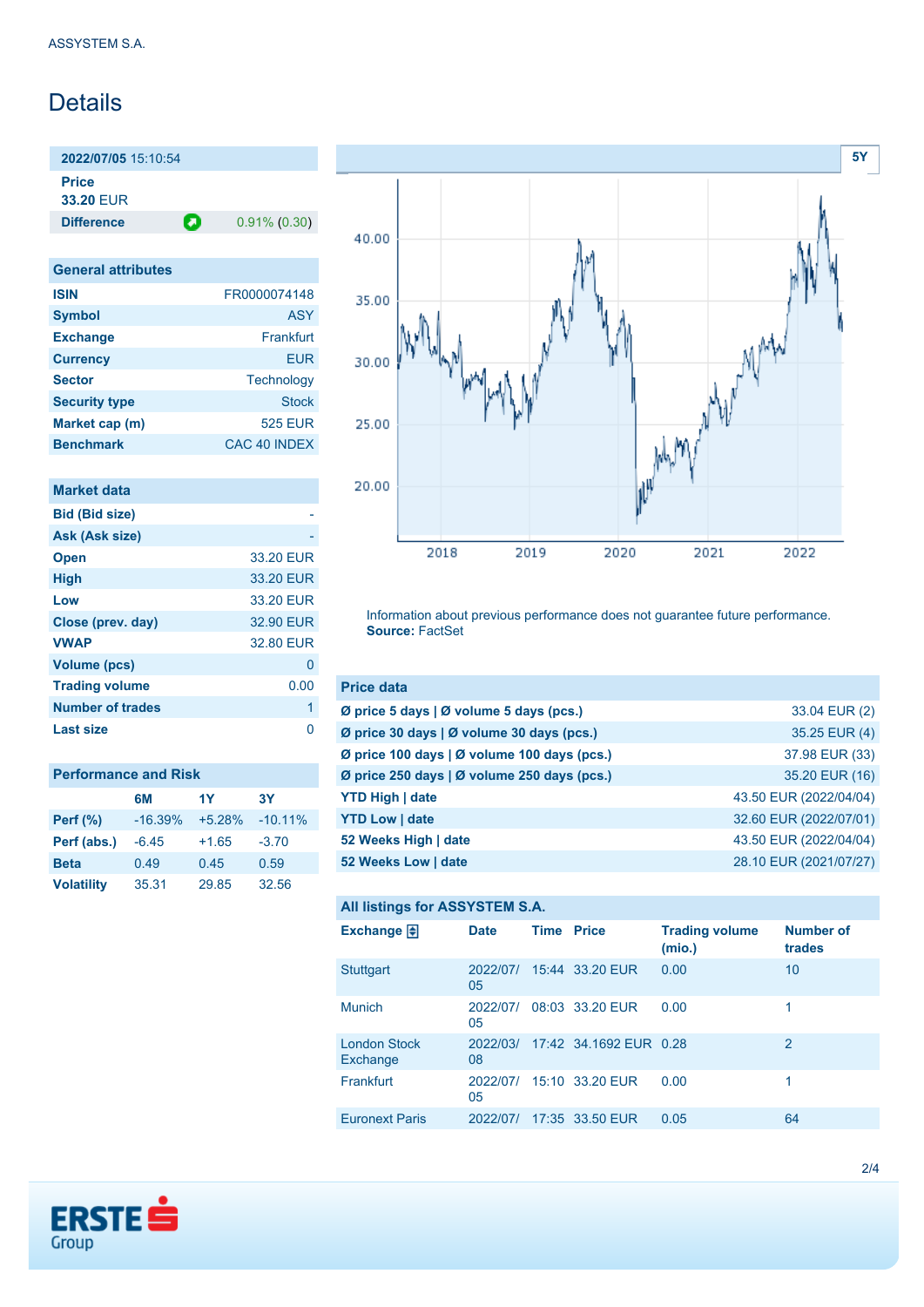|        | 0 <sub>5</sub> |                                |    |
|--------|----------------|--------------------------------|----|
| Berlin | 05             | 2022/07/ 20:56 33.50 EUR  0.00 | 19 |